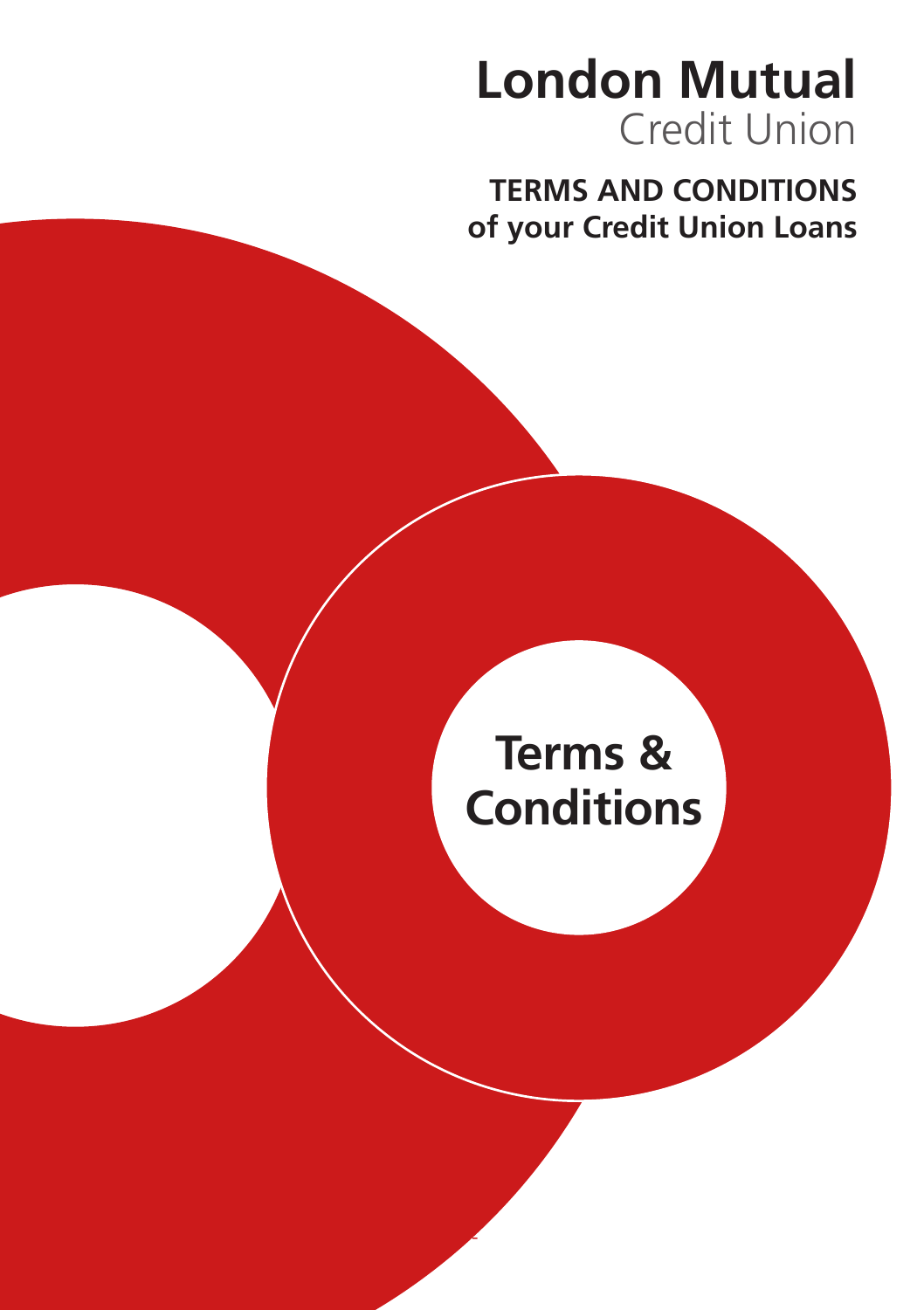### **CONTENTS**

#### **Terms and conditions of your credit union loans**

| $\mathbf{1}$ . | Definitions                                                             |    |
|----------------|-------------------------------------------------------------------------|----|
|                | 2. How the agreement between you and London Mutual Credit Union is made | 4  |
|                | 3. Repayment of LMCU loans                                              | 4  |
| 4.             | Repeat loans                                                            |    |
|                | 5. Renewal of loan                                                      |    |
|                | 6. Cancellation of the loan by the borrower                             |    |
|                | 7. Default                                                              |    |
|                | 8. Termination                                                          | 5  |
|                | 9. Personal information and credit reference policy                     | 6  |
|                | 10. Notices                                                             | 10 |
|                | 11. Complaints                                                          | 10 |
|                | 12. Financial Ombudsman Service                                         | 10 |
|                | 13. General                                                             | 11 |
|                |                                                                         |    |

#### **How to contact us 12**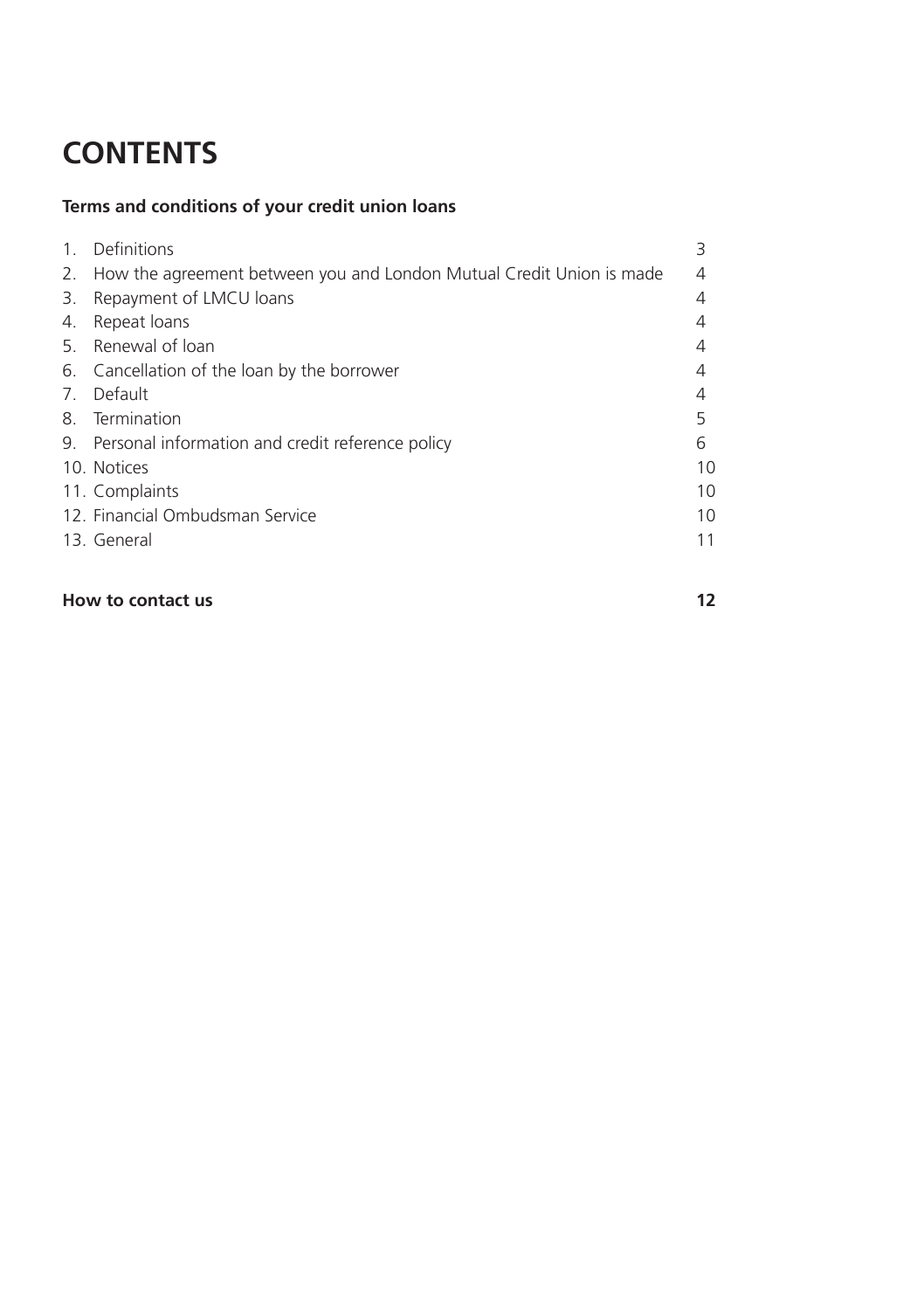#### **TERMS AND CONDITIONS OF CREDIT UNION LOANS**

#### **1 - DEFINITIONS**

- **• Lender**, **we** or **us** means the London Mutual Credit Union Limited (also referred to as LMCU)
- **• Borrower** or **you** means the member taking the Loan
- **• Account** means the Loan account maintained by the Lender for the Borrower in connection with the Loan Agreement
- **• Conditions** means these terms and conditions in force which may be varied from time to time
- **• Loan** means the loan sum requested by the Borrower in their loan application.
- **• Loan Term** means the length of the term that you are offered
- **• Loan Agreement** means the agreement appended to these Terms and Conditions which outlines the mutual acceptance of obligations for the Borrower borrowing from LMCU.
- **• Annual Percentage Rate** (APR) how interest rates are calculated on a loan
- **• Default** means when the Borrower does not make a payment on the agreed day and time when repayment is due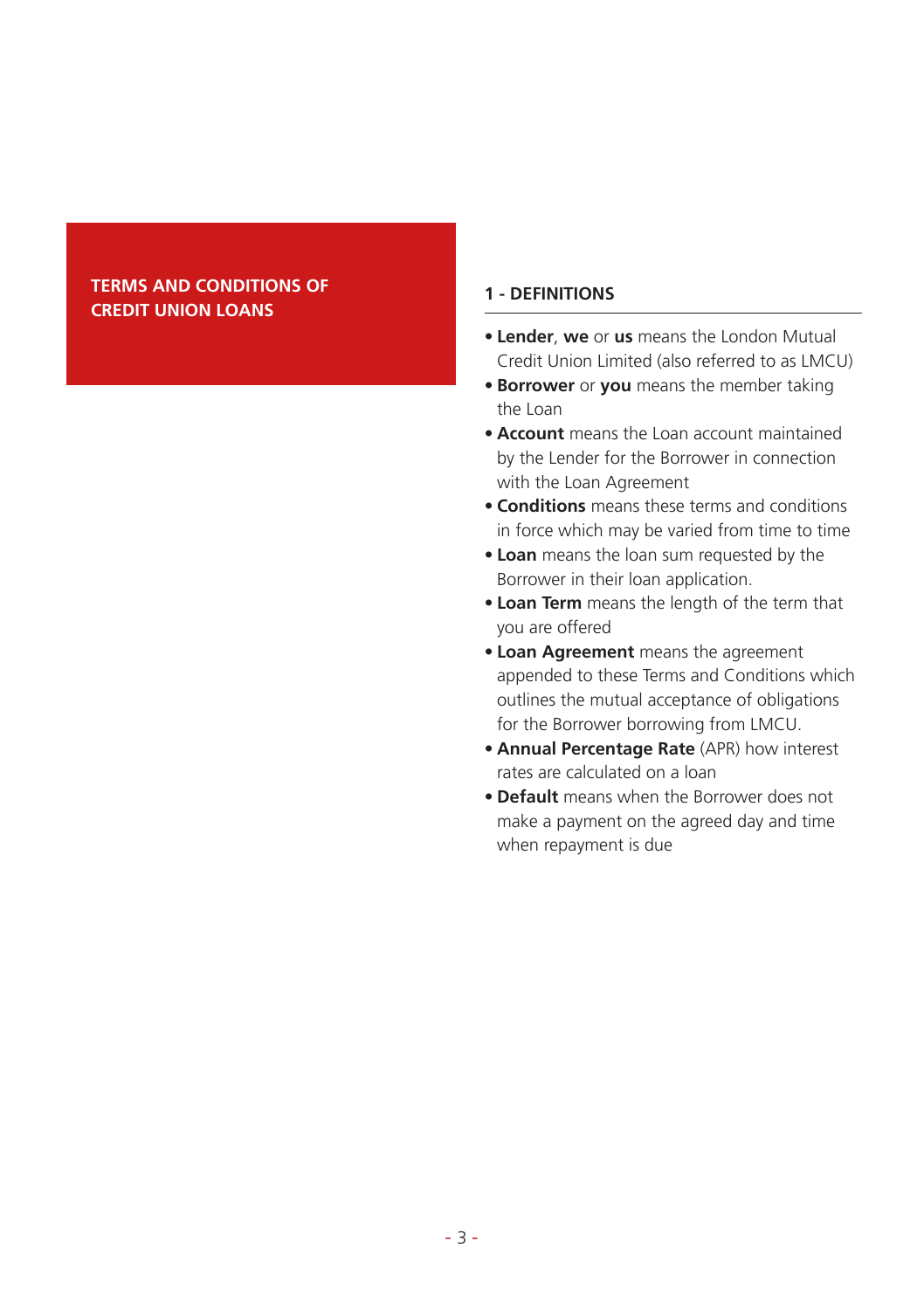#### **2** – **HOW THE AGREEMENT BETWEEN YOU AND LONDON MUTUAL CREDIT UNION IS MADE**

**2.1** – To qualify for a LMCU Loan, you should be a member of London Mutual Credit Union. If you are applying for a Dual loan, your web application for the loan is also your application for membership of London Mutual Credit Union.

**2.2** – The Lender will approve the amount and repayment terms of Loan based on your ability to repay which will assessed by us and include checks with a Credit Reference Agency (see section 9 below on what we will check and what we will do with the information received).

**2.3** – The Lender may offer a different product from the one the Borrower applied for, based on the Lender's Policies and an assessment of the Borrower's current circumstances. The Lender will inform the Borrower of their decision, providing the relevant Terms and Conditions and will seek the Borrower's explicit agreement for the new product offered.

**2.4** – Interest rate for LMCU loans will be from 4.5% APR to 42.6% APR. It will never be more than 42.6% Annual Percentage Rate (APR). **2.5** – Once the loan application has been annroved:

- If you made an application in person, then you will be required to sign our Loan Agreement before the loan sum is released to you. The agreement between us will come into existence when you sign the Loan Agreement.
- The agreement between us will come into existence if we approve your loan application and accordingly your loan will be released immediately on approval and completion of all required documentation.

All new members will be required to pay a one-off membership fee and in certain circumstances we may ask a member to deposit money into their LMCU account to cover the first loan repayment and agreed savings.

**2.6** – The Borrower may repay the outstanding balance of the Loan Agreement at any time without incurring any penalties.

#### **3** – **REPAYMENT OF LMCU LOANS**

**3.1** – The maximum repayment period for the LMCU Loan will be eighty-four months depending on the amount applied for.

**3.2** – The minimum repayment period for the LMCU Loan will be one month.

#### **4** – **REPEAT LOANS**

**4.1** – You will be able to apply for further loans, provided that you have maintained your previous loan repayments promptly. We recommend that you reduce your present loan by at least one third of the total balance before applying for a further loan.

#### **5** – **RENEWAL OF LOAN**

**5.1** – The Lender will review your loan account for renewal from time to time either on request of the borrower or where the lender deems it is necessary to do so.

**5.2** – The Lender's decision will be final and binding on the Borrower.

#### **6** – **CANCELLATION OF THE LOAN BY THE BORROWER**

**6.1** – Under the Financial Services (Distant Marketing) Regulations 2004 you have 14 days from the commencement to cancel your agreement. You will have to repay all money lent to you within 14 days. If repayment is not made within 14 days interest will be charged at the rate stated on the loan agreement.

#### **7** – **DEFAULT**

**7.1** – The Borrower agrees that if they give or receive notice of termination of their employment the Borrower shall advise the Lender immediately. The Borrower agrees that should they fail to make payment of any amount due to the Lender,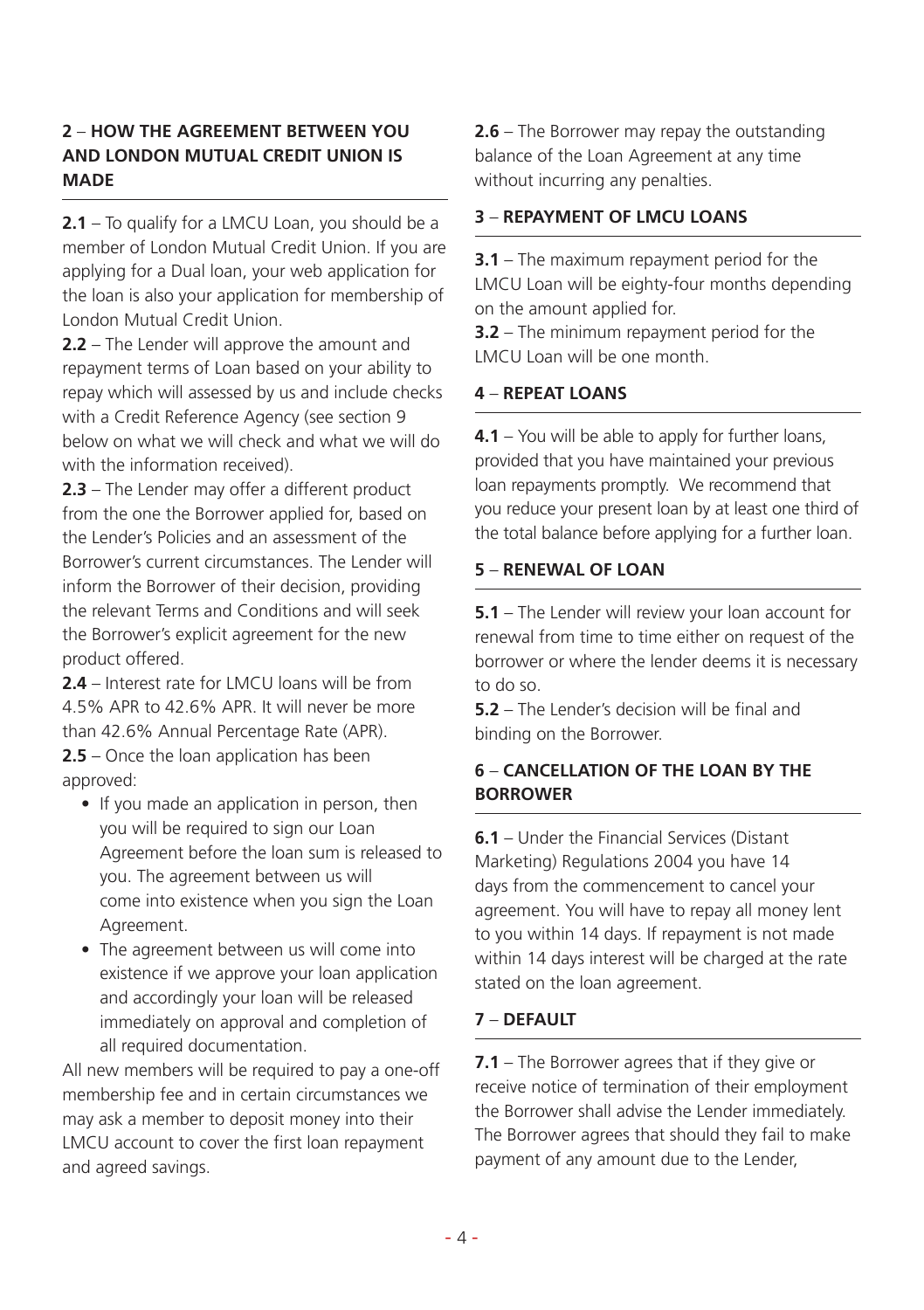or should their employment end for whatever reason, or should the Borrower set up a Individual Voluntary Arrangement or become bankrupt, the entire balance outstanding will immediately become due and payable, and the Lender shall have the right to recover any sums due to them from the Borrower's final wage or salary payment, including redundancy monies, severance payments, expenses and any other sums due to the Borrower. **7.2** – The Borrower assigns to the Lender all paid shares and payments on account of shares held with the Lender which the Borrower has now, or which the Borrower may have in the future, as security for payment of the balance outstanding and also interest and expenses which may be due or become due, and the Borrower authorises the Lender to apply any or all such paid shares or payments on account of shares towards the satisfaction of any amount which the Borrower may owe to them.

**7.3** – If the Borrower is an employee of any employer within the common bond of Lender and has failed to pay of amount due to the Lender, the Borrower authorises his/her employer to deduct, on the termination of the Borrower's employment for whatever reason, any amount due and payable to the Lender from the Borrower's final wage or salary, including from any redundancy money or expenses which are due to the Borrower, and pay such amount to the Lender.

**7.4** – The Borrower will be required to repay the Lender's costs, charges and expenses of whatever nature if the Lender is required to take any action to obtain repayment of all sums due under the Loan Agreement, and such sums will be added to the debt on an indemnity basis.

**7.5** – The Borrower is aware that the Loan Agreement is a legally binding contract and that if the Borrower fails to comply with any of its terms the Borrower may render themselves liable to further action, which may include Court action. The Borrower will be required to repay the Lender's legal expenses and administration charge if the Lender requires taking Court action to obtain

repayment of all sums due under the Loan Agreement.

**7.6** – If the borrower defaults on repayments, information about their outstanding loan may be passed on to the Department of Work and Pensions (DWP) for their consideration of deductions from the benefits that the borrower is currently or will become entitled to. DWP ALRN 01.

#### **8** – **TERMINATION**

The Lender may terminate the Loan Agreement and demand immediate repayment of all sums due in respect of the Loan Agreement after giving any written notice required by law if:

**8.1** – The Borrower shall fail in any material respect to keep any part of the loan Agreement.

**8.2** – The Borrower shall have deliberately given false information or given inaccurate information in connection with the Loan Agreement or any other Credit Agreement between the Borrower and the Lender.

**8.3** – The Lender may make such enquires about the financial affairs of the Borrower as the Lender may see fit. The Borrower will inform the Lender immediately in writing of any material change in his/her financial circumstances, which is likely to affect his/her ability to repay the loan or if he/she gives or receives notice of termination of his/her employment.

**8.4** – The Borrower shall become bankrupt or make or seek an arrangement with his/ her creditors or an interim order shall be made under Section 252 (1) of the Insolvency Act 1986 in relation to the Borrower or if any steps or proceedings shall be taken which may lead to the occurrence of any such matters.

**8.5** – The Borrower shall be the subject of a Court action which has the effect of taking away from the Borrower's control of the whole or a substantial part of the Borrower's assets.

**8.6** – The Borrower shall become incapable in law of managing their own affairs. Should the Lender terminate the Loan Agreement or should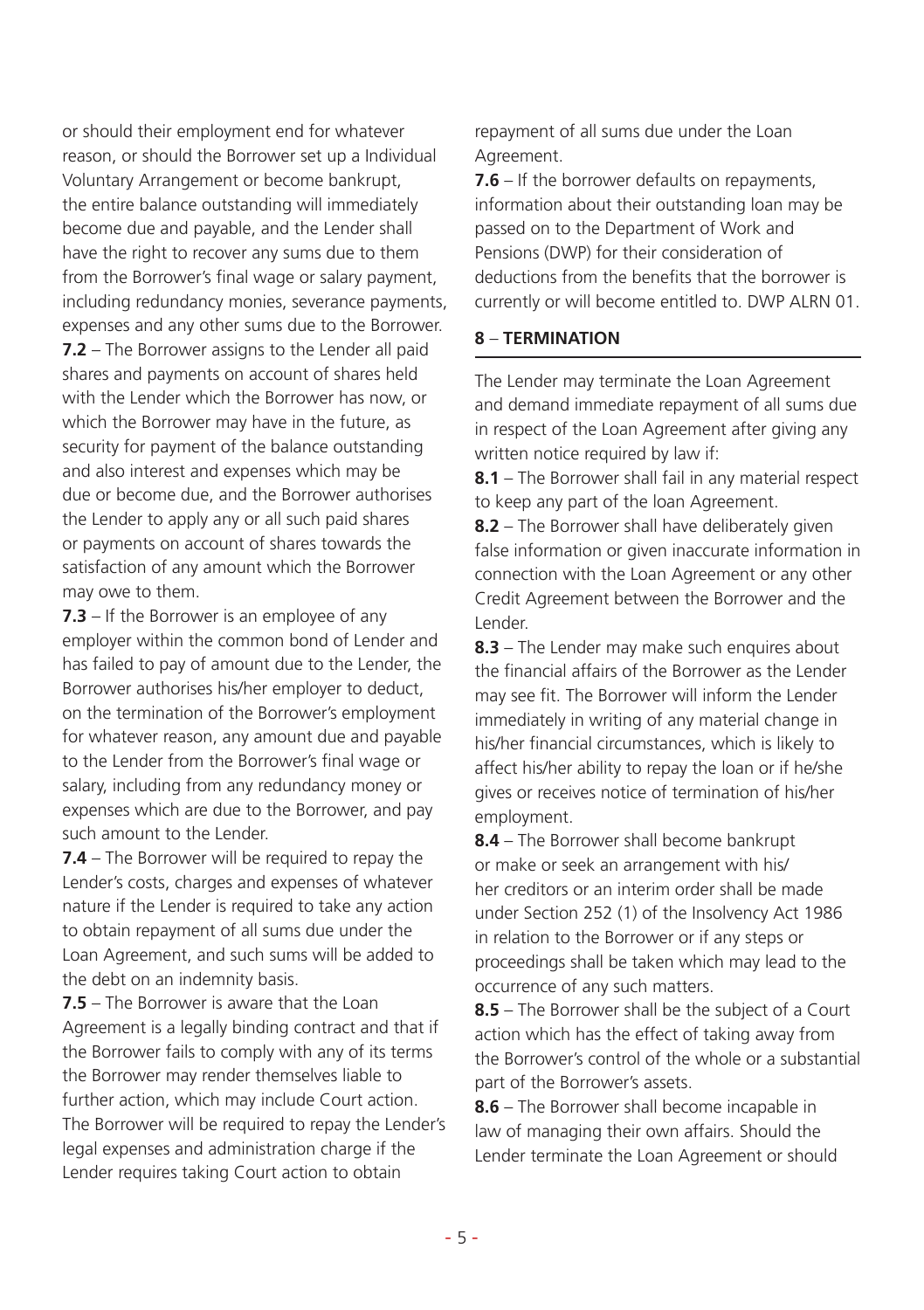the Borrower default, the Lender is entitled to the repayment of the whole sums due under the Loan Agreement and may retain any monies held by the Lender for the Borrower in any other type of account and apply the said monies held on or towards payment of the balance outstanding in terms of the Loan Agreement.

#### **9** – **PERSONAL INFORMATION AND CREDIT REFERENCE POLICY**

Your information may be held by us in any form and used by us for the purpose set out below. **9.1** – We may use, analyse and assess your information to maintain and develop our relationships with you. Other organisations may also access and use this information to prevent fraud and money laundering. This may include the following purposes:

- checking details on applications for credit and credit related or other facilities;
- helping us to make credit decisions about you and anyone to whom you are linked financially or other members of your household;
- managing credit and credit related accounts or facilities;
- to consider and implement business, product and technology developments;
- to undertake statistical analysis, financial risk assessment, money laundering checks (which may include telephoning you), compliance and regulatory reporting, fraud prevention and recovering debt;
- checking details on proposals and all types of insurance for you and anyone else linked to your insurance proposal or claim;
- to help us identify products and services which may be of interest to you;
- checking details of job applicants and employees;
- meeting any obligations we may have under the card scheme your card is issued under.
- **9.2** When you apply to us to open an account,

the London Mutual Credit Union will:

- a. Check our own records for information on
	- i. Your personal accounts;
	- ii. and, if you have one, your financial associates' personal accounts;
	- iii. if you are an owner, director or partner in a small business we may also check on your business accounts.

#### In these terms:

- Financial associate will be someone with whom you have a personal relationship that creates a joint financial unit in a similar way to a married couple. You will have been living at the same address at the time. It is not intended to include temporary arrangements such as students or rented flat sharers or business relationships. Financial associates may "break the link" between them if their circumstances change such that they are no longer a financial unit. They should apply for their credit file from a credit reference agency and file for a "disassociation".
- Small business is defined as an organisation which might be sole trader, partnership or a limited company that has three or less partners or directors.
- Credit reference agencies may link together the records of people that are part of a financial unit. They may do this when people are known to be linked, such as being married or have jointly applied for credit or have joint accounts. They may also link people together if they, themselves, state that they are financially linked.
- b. Search at credit reference agencies for information on:
	- i. Your personal accounts:
	- ii. and, if you are making a joint application now or have ever done the following we will check your financial associates' personal accounts as well
	- previously made joint applications
	- have joint account(s);
	- are financially linked: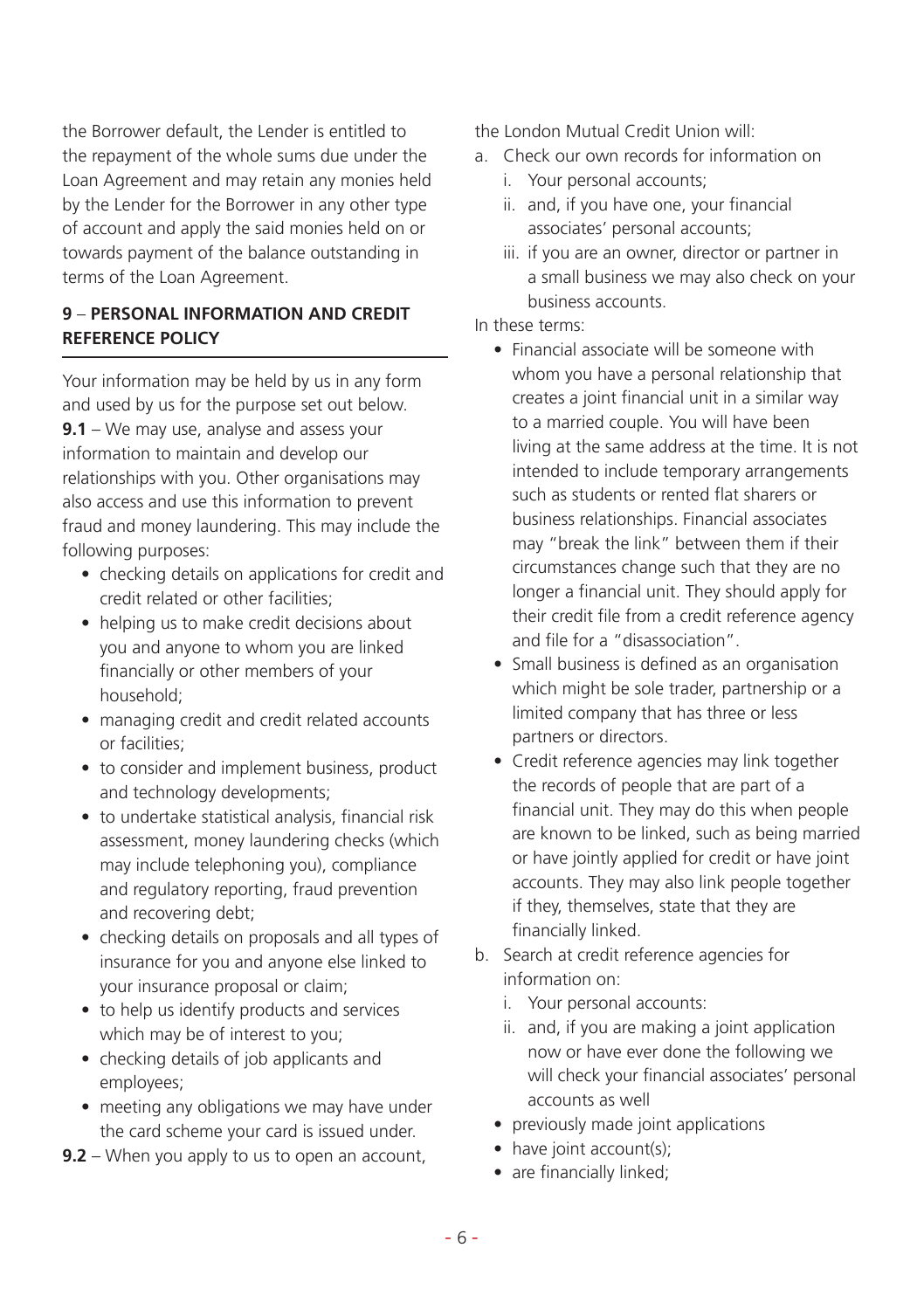- iii. very occasionally if there is insufficient information to enable us to assist you, we may also use information about other members of your family;
- iv. if you are a director or partner in a small business we may also check on your business accounts;
- c. Search at fraud prevention agencies for information on you and any addresses at which you have lived and on your business (if you have one).

**9.3** – What we do with the information you supply to us as part of the application:

- a. Information that is supplied to us will be sent to the credit reference agencies.
- b. If you are making a joint application or tell us that you have a spouse or financial associate, we will:
	- i. Search, link and/or record information at credit reference agencies about you both.
	- ii. Link any individual identified as your financial associate, in our own records.
	- iii. Take both your and their information into account in future applications by either or both of you.
	- iv. Continue this linking until the account closes, or is changed to a sole account and one of you notifies us that you are no longer linked.

So you must be sure that you have their agreement to disclose information about them.

- c. If you give us false or inaccurate information and we suspect or identify fraud we will record this and may also pass this information to fraud prevention agencies and other organisations involved in crime and fraud prevention.
- d. Your data may also be used by us to offer you other products, but only if you have given your permission. That will be on the front of any form that you have completed. You do agree that we can forward any newsletter, statement message, new terms and conditions or information about any changes to the way your account(s) operate to provide information.
- **9.4**  With the information that we obtain we will:
- a. Assess this application for credit and/or;
- b. Check details on applications for credit and credit related or other facilities;
- c. Verify your identity and the identity of your spouse, partner or other directors/partners and/ or;
- d. Undertake checks for the prevention and detection of crime, fraud and/or money laundering.
- e. We may use scoring methods to assess this application and to verify your identity.
- f. Manage your personal and/or business account (if you have one) with ourselves.
- g. Undertake periodic statistical analysis or testing to ensure the accuracy of existing and future products and services.
- h. Any or all of these processes may be automated.
- **9.5** What we do when you have an account:
- a. Where you borrow or may borrow from us, we will give details of your personal and/or business account (if you have one), including names and parties to the account and how you manage it/them to credit reference agencies.
- b. If you borrow and do not repay in full and on time, we will tell credit reference agencies.
- c. We may make periodic searches of our own group records and at credit reference agencies to manage your account with us, including whether to make credit available or to continue or extend existing credit. We may also check at fraud prevention agencies to prevent or detect fraud.
- d. If you have borrowed from us and do not make payments that you owe us, we will trace your whereabouts and recover debts.

**9.6** – We will disclose information outside the Credit Union only:

- where you have provided your agreement;
- to our agents or subcontractors for operational reasons;
- to any persons, including, but not limited to, insurers, who provide a service or benefits to you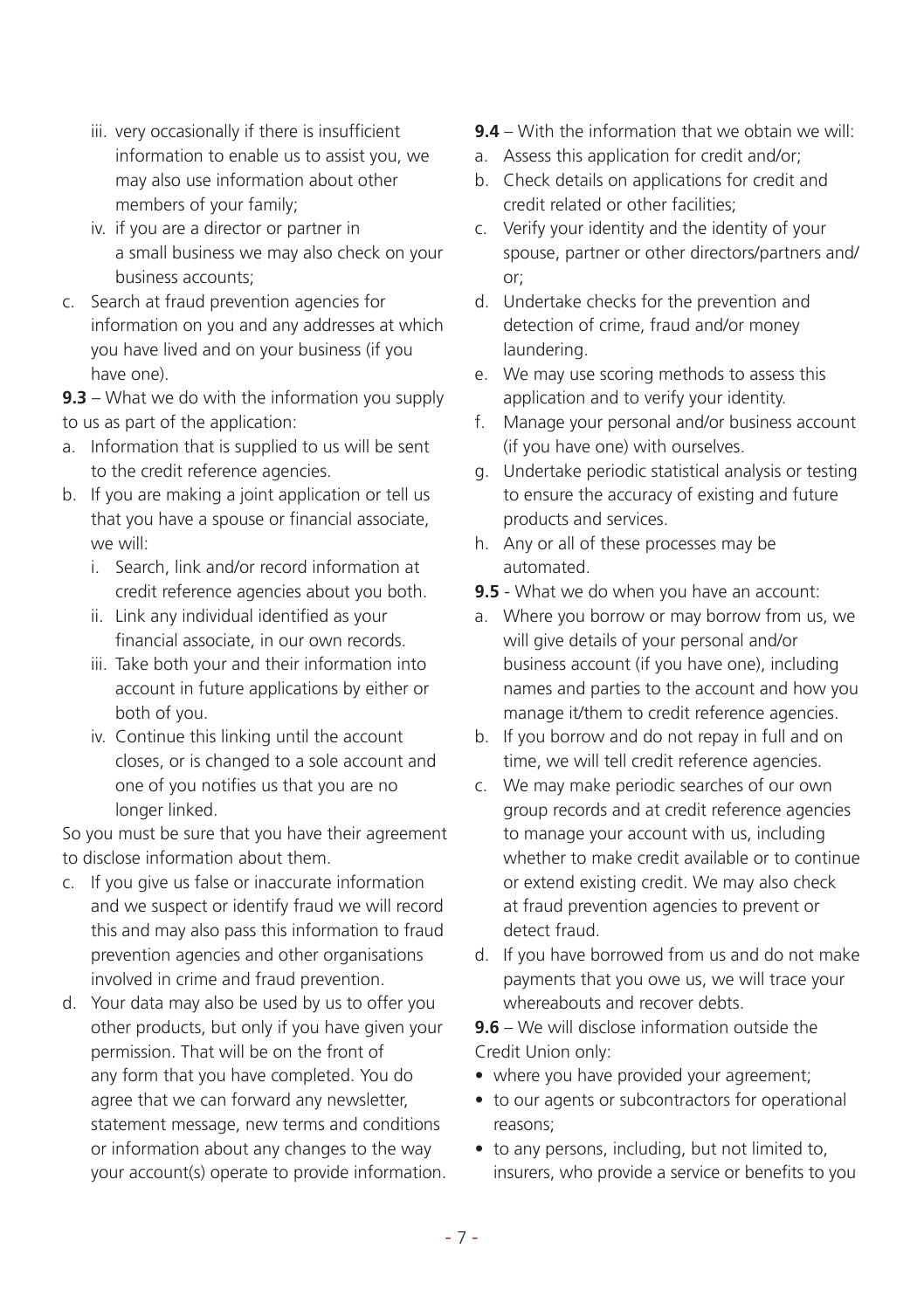for us in connection with your account;

- to licensed credit reference agencies as set out in these Terms and Conditions;
- to fraud prevention and other agencies to help prevent crime or where we suspect fraud;
- if compelled to do so by law;
- for the purpose of compliance and regulatory reporting (for example to the Banking Code Standards Board) and to confirm your identity for money laundering purposes, which may include checking the electoral register;
- to any person to whom we will or intend to transfer our rights or obligations:
- if your card or PIN are lost or stolen, or to meet any obligation we may have under any card scheme your card is issued under.

**9.7** – You agree that your information may be transmitted to, from and/or through any country as a result of your use of your account(s) and any services which form part of your account(s) irrespective of the levels of data protection provided in any particular country and at your own risk. If we transfer your information to an agent or subcontractor who provides a service to us in another country outside the European Economic Area we will ensure they agree to treat your information with the same level of protection as us. **9.8** – You have a right of access to your information held by us. Write to us at London Mutual Credit Union Limited, 4 Heaton Road, Peckham, London SE15 3TH.

**9.9** – We may record and/or monitor telephone calls to enhance security, sort out complaints, improve our customer service and for staff training purposes.

#### **What Credit Reference and Fraud Prevention Agencies do**

**9.10** – When credit reference agencies receive a search from us they will:

a. Place a search "footprint" on your credit file whether or not this application proceeds. If the search was for a credit application the record of

that search (but not the name of the organisation that carried it out) may be seen by other organisations when you apply for credit in the future.

- b. Link together the records of you and anyone that you have advised is your financial associate including previous and subsequent names of parties to the account. Links between financial associates will remain on your and their files until such time as you or your partner successfully files for a disassociation with the credit reference agencies.
- **9.11**  Supply to us:
- a. Credit information such as previous applications and the conduct of the accounts in your name and of your associate(s) (if there is a link between you – see 9.5b above) and/or your business accounts (if you have one).
- b. Public information such as County Court Judgments (CCJs) and bankruptcies.
- c. Electoral Register information.
- d. Fraud prevention information.

**9.12** – When information is supplied by us, to them, on your account(s):

- a. Credit reference agencies will record the details that are supplied on your personal and/ or business account (if you have one) including any previous and subsequent names that have been used by the account holders and how you/they manage it/them.
- b. If you borrow and do not repay in full and on time, credit reference agencies will record the outstanding debt.
- c. Records shared with credit reference agencies remain on file for 6 years after they are closed, whether settled by you or defaulted.

**9.13** – How your data will NOT be used by credit reference agencies:

- a. It will not be used to create a blacklist.
- b. It will not be used by the credit reference agency to make a decision.

**9.14** – How your data WILL be used by credit reference agencies:

a. The information which we and other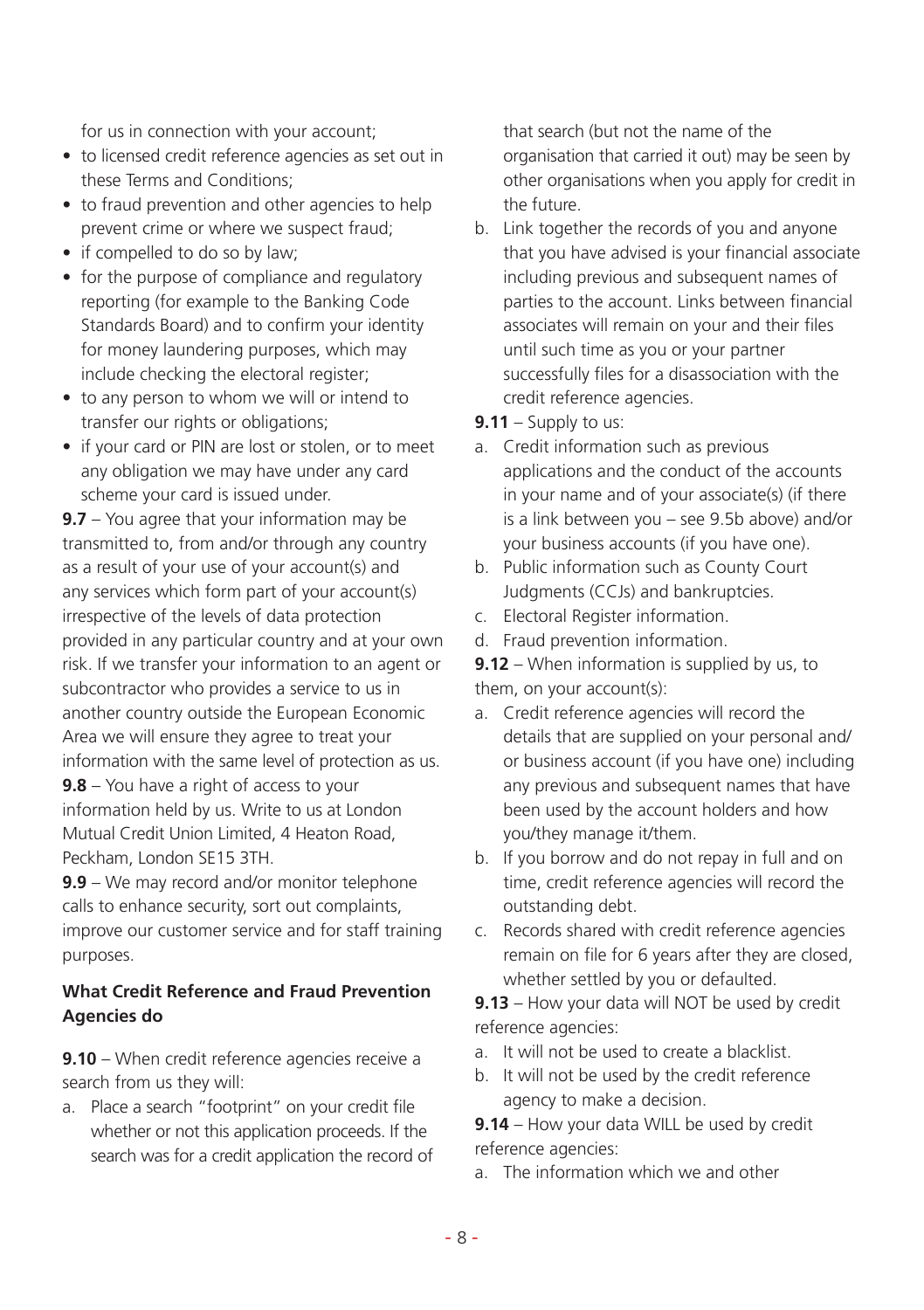organisations provide to the credit reference agencies about you, your financial associates and your business (if you have one) may be supplied by credit reference agencies to other organisations and used by them to

- i. Prevent crime, fraud and money laundering by, for example checking details provided on applications for credit and credit related or other facilities.
- ii. Check the operation of credit and creditrelated accounts.
- iii. Verify your identity if you or your financial associate applies for other facilities.
- iv. Make decisions on credit and credit related services about you, your partner, other members of your household or your business.
- v. Manage your personal, your partner's and/ or business (if you have one) credit or credit related account or other facilities.
- vi. Trace your whereabouts and recover debts that you owe.
- vii. Undertake statistical analysis and system testing.

**9.15** – The personal information we have collected from you will be shared with fraud prevention agencies who will use it to prevent fraud and money-laundering and to verify your identity. If fraud is detected, you could be refused certain services, finance, or employment. For further details of how your information will be used by us and these fraud prevention agencies, and your data protection rights, please visit creditunion. co.uk or ask in branch for the full Fair Processing Notice. How your data may be used by fraud prevention agencies:

- a. The information which we provide to the fraud prevention agencies about you, your financial associates and your business (if you have one) may be supplied by fraud prevention agencies to other organisations and used by them and us to prevent crime, fraud and money laundering by, for example;
	- credit and credit related or other facilities
- Managing credit and credit related accounts or facilities
- Cross Checking details provided on proposals and claims for all types of insurance.
- Checking details on applications for jobs or when checked as part of employment
- b. Verify your identity if you or your financial associate applies for other facilities including all types of insurance proposals and claims.
- c. Trace your whereabouts and recover debts that you owe.
- d. Conduct other checks to prevent or detect fraud
- e. We and other organisations may access and use from other countries the information recorded by fraud prevention agencies.
- f. Undertake statistical analysis and system testing.

**9.16** – Your data may also be used for other purposes for which you give your specific permission or, in very limited circumstances, when required by law or where permitted under Data Protection legislation.

**9.17** – Your data may also be used to offer you other products, but only where permitted.

**9.18** – If you would like further information as to how your personal data may be used by credit reference agencies please request a copy of the Credit Reference Information Notice (CRAIN) from your local Credit Union office, email a request to info@creditunion. co.uk, or download from the LMCU website. You can also contact the CRAs currently operating in the UK; the information they hold may not be the same so it is worth contacting them all. They will charge you a small statutory fee.

- CallCredit, Consumer Services Team, PO Box 491,
- Leeds, LS3 1WZ or call 0870 0601414
- Equifax PLC, Credit File Advice Centre, PO Box 3001, Bradford, BD1 5US or call 0870 010 0583 or
- log on to www.myequifax.co.uk
- Experian, Consumer Help Service, PO Box 8000, Nottingham NG80 7WF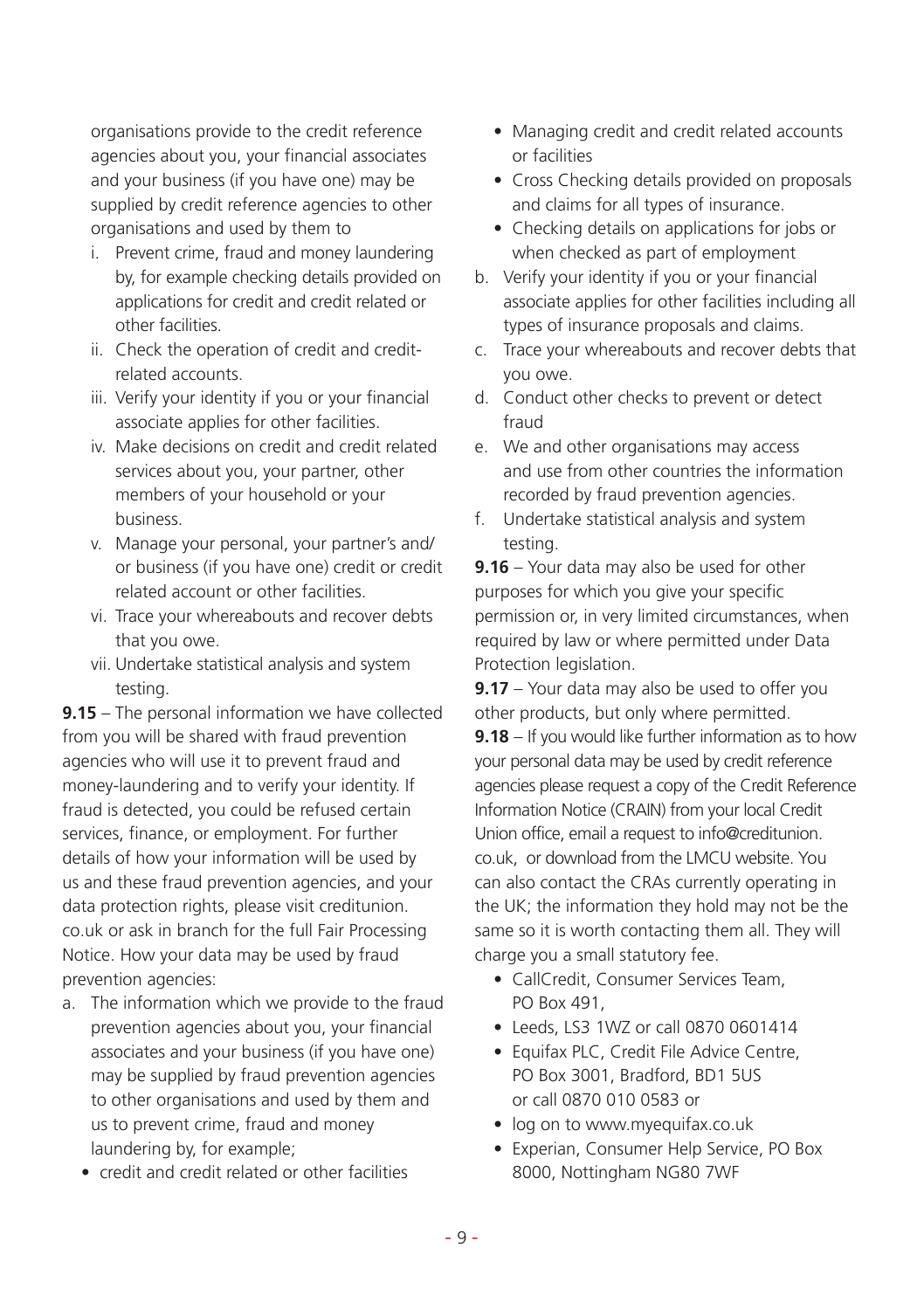or call 0844 4818000

or log on to www.experian.co.uk

**9.19** – Law enforcement agencies may access and use this information.

#### **10** – **NOTICES**

**10.1** – All notices sent by you to us must be sent to London Mutual Credit Union at 4 Heaton Road, Peckham, London SE15 3TH or to loans@ creditunion.co.uk. We may give notice to you at either the e-mail or postal address you provide to us in the loan application. Notice will be deemed received and properly served 24 hours after an e-mail is sent or three days after the date of posting of any letter. In proving the service of any notice, it will be sufficient to prove, in the case of a letter, that the letter was properly addressed, stamped and placed in the post and, in the case of an e-mail, that the e-mail was sent to the specified e-mail address of the addressee.

**10.2** – The Lender is a data controller of information provided on this form in terms of the Data Protection Act 2018 and the General Data Protection Regulation. In processing the application, this information will be disclosed to recognised credit reference agencies for credit checking. These agencies record this check, which may affect the Borrower's credit rating. The Lender may also consult with other Credit Unions and will take into account information concerning the Borrower's employment prospects which the Lender may have become aware of. If the application is successful, the Borrower's details will be held by the Lender to enable the Borrower's loan to be managed.

Details of any financial transactions involved (such as payroll deduction) will be made by the company or organization concerned.

#### **11** – **COMPLAINTS**

**11.1** – We aim to offer our members consistent, high quality and value for money services. If you have a concern about our services please tell us.

**11.2** – If you have a complaint please telephone us, send us an email or write to The Complaints Officer,London Mutual Credit Union Limited, 4 Heaton Road, Peckham, London, SE15 3TH. **11.3** – We aim to deal with your complaint as thoroughly and as quickly as possible. We will acknowledge, investigate and try to resolve your complaint and if you are not satisfied with our final response you may be able to take your complaint to the Financial Ombudsman Service.

**11.4** – For more information or if you wish to receive a copy of our Complaints procedure, please visit our website www.creditunion.co.uk, phone us or speak to one of our staff in branch.

#### **12** – **FINANCIAL OMBUDSMAN SERVICE**

**12.1** – The Financial Ombudsman Service (FOS) has been set up by law to help settle individual disputes between consumers and financial firms. The FOS will only look at complaints if the credit union has had the opportunity to investigate the complaint first and provide a response.

**12.2** – We have an internal complaints procedure to resolve any issues or concerns. In the event that a member has a complaint that we are not able to resolve, it can be forwarded to the Financial Ombudsman Service, within six months of the credit union's final response letter.

**12.3** – If you are not happy with a final response given to a complaint or if no final response has been provided within an eight-week period from the date of initial complaint, you are eligible to contact the Financial Ombudsman Service and request that they investigate the matter on your behalf. No charge is made for this and any decisions made are binding on the financial institution concerned.

**12.4** – More information on the Financial Ombudsman Service can be found at: www.financial-ombudsman.org.uk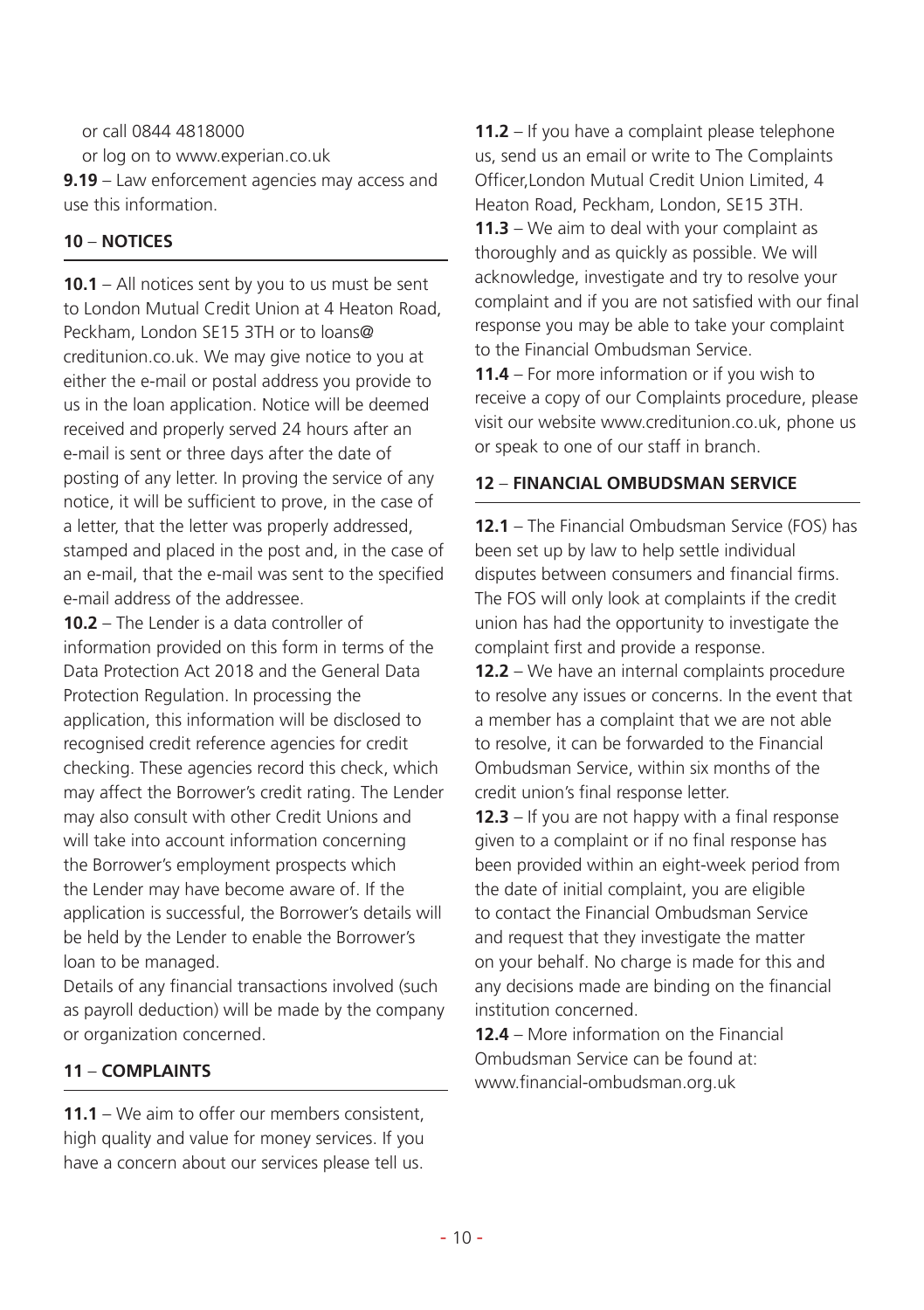#### **13** – **GENERAL**

**13.1** – If any court or competent authority decides that any of the provisions of these Terms are invalid, unlawful or unenforceable to any extent, the term will, to that extent only, be severed from the remaining terms, which will continue to be valid to the fullest extent permitted by law. **13.2** – If we fail, at any time while these Terms are in force, to insist that you perform any of your obligations under these Terms, or if we do not exercise any of our rights or remedies under these Terms, that will not mean that we have waived such rights or remedies and will not mean that you do not have to comply with those obligations. If we do waive a default by you, that will not mean that we will automatically waive any subsequent default by you. No waiver by us of any of these Terms shall be effective unless we expressly say that it is a waiver and we tell you so in writing. **13.3** – You may not transfer any of your rights or obligations under these Terms to another person without our prior written consent. We can transfer

all or any of our rights and obligations under these Terms to another organisation, but this will not affect your rights under these Terms.

**13.4** – A person who is not party to these Terms shall not have any rights under or in connection with them under the Contracts (Rights of Third Parties) Act 1999.

**13.5** – These Terms shall be governed by English law and we both agree to the non-exclusive jurisdiction of the English courts.